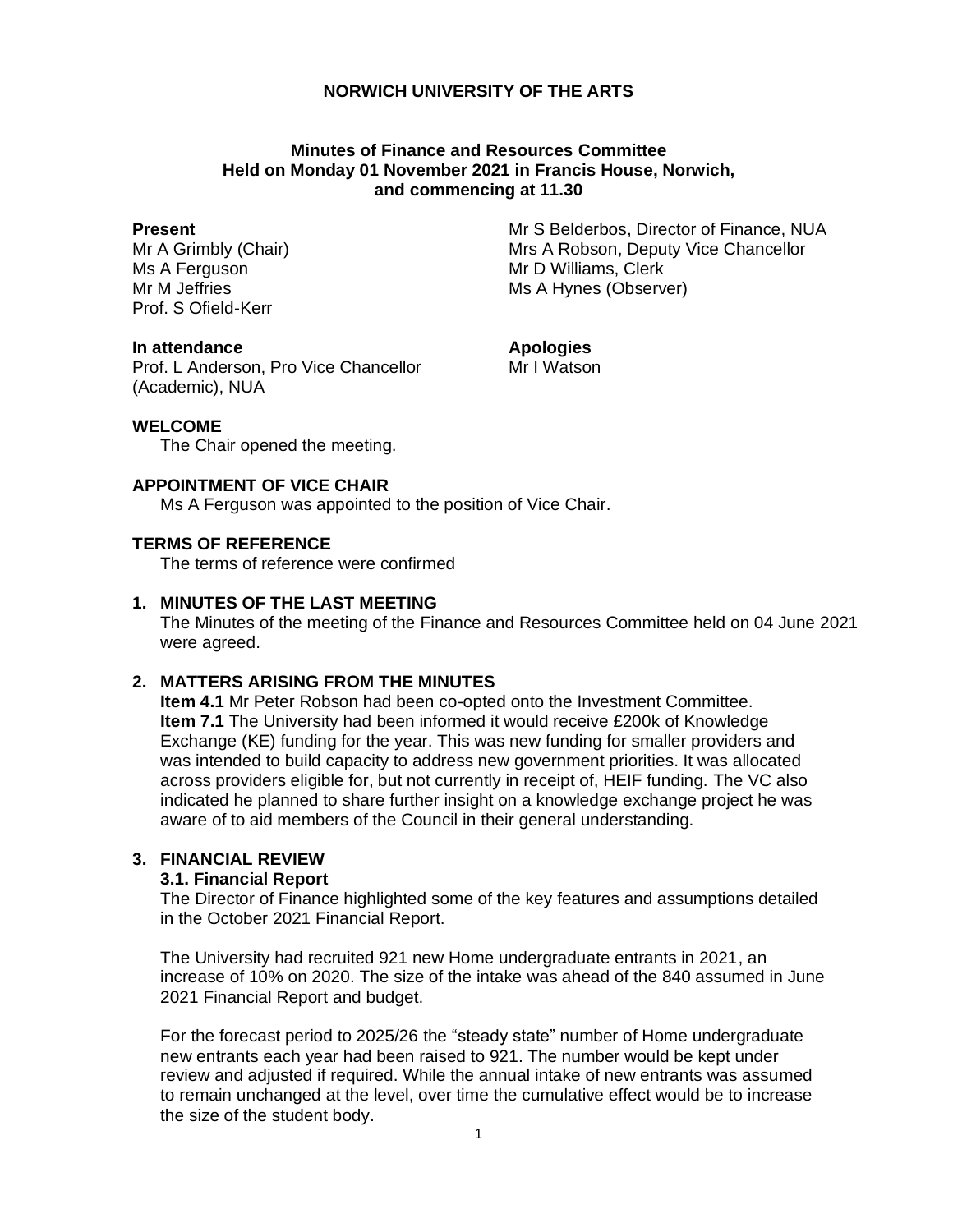### **NORWICH UNIVERSITY OF THE ARTS**

The recruitment of international students, had seen the number of undergraduate new entrants rising for 72 (2020/21) to 112 in the current year. Further growth was anticipated for each of the subsequent years of the forecast period.

Members enquired as to the University's capacity to achieve the modelled increase in student numbers within the current resource envelope. There was some capacity within the existing physical resource base for more extensive delivery in the evenings and at the weekend. However, it was important to look at the total resources envelope required to support a larger student body, and to consider the future delivery model for courses. The equipment base required to support industry-standard learning was an also important consideration. There was considerable variation in the resource needs between courses.

The surplus outturn for 2021/22 was forecast to be £3.48M, similar to the original budgeted surplus set in June of £3.50M. While tuition fee income had increased, so had expenditure. The rise in expenditure included an updated estimate of the University's liabilities in connection to the Local Government Pension Scheme (LGPS), a number of new staff posts and some higher fit-out costs for Duke Street Riverside (DSR).

Over the forecast period to the end of 2025/26, the University income was modelled to grow by 9%, with expenditure rising by 17%. At the end of the forecast period, the surplus-to-income ratio was forecast to fall to 6%. This was above the current average for higher education providers. The modelled projections highlighted the need to keep growing the size of the University whilst maintaining appropriate control of costs.

As a result of spending on fixed assets (£12.8M), largely in connection with DSR, there had been a cash outflow of £3.26M in 2020/21. A cash inflow of £2.0M was projected for 2021/22, with further cash inflows of up to £4.0M in each of the subsequent years of the forecast period.

The balance sheet remained strong, with cash rising from £30.6M in 2020/21 to reach £48.0M in 2025/26.

In was noted that the University strong financial position, not least in comparison to many other higher education providers, enabled strategic choices to be made, rather than having strategy dictated by financial circumstances.

The Committee noted that there would be a need to update the financial forecasts to reflect the decisions made with regard to the strategic plan.

While acknowledging that financial outcomes are not the only driver for decisions made by the University, it would be potentially helpful to receive information about the balance between income and expenditure in respect of different course areas and activities.

### **Director of Finance**

It was noted that the terms and conditions of the bank loan precluded its early pay-off. However, this was subject to regular review.